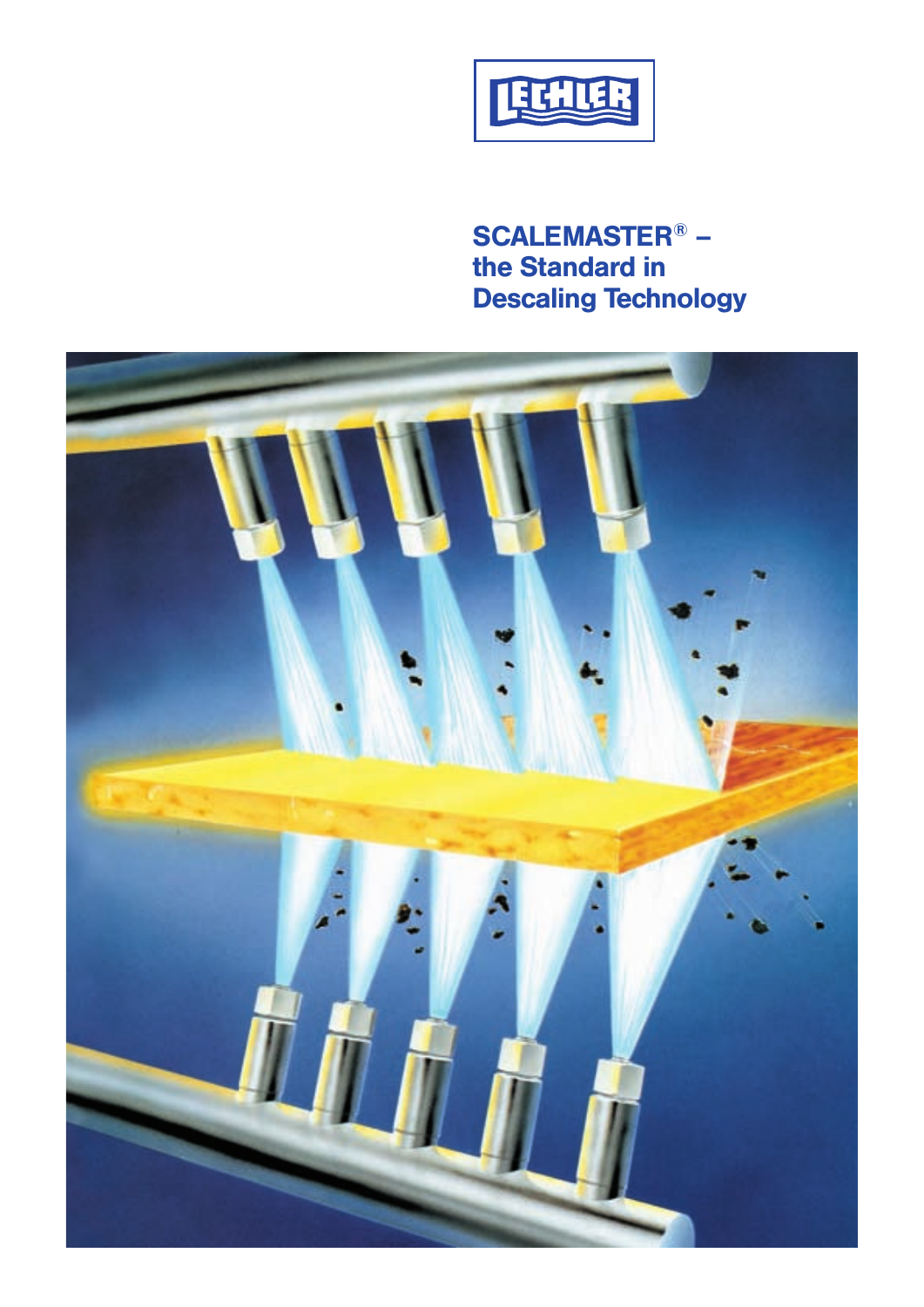# **Optimal Descaling for Higher Product Quality and Low Maintenance Costs**

Primary and secondary scale ruin considerably the surface quality of ingots, slabs, blooms, plate bars, sheet metals, strips, profiles and pipes. Not only is the rolling stock surface affected but scale also causes high wear to the rolls. To fight scale effectively, Lechler has developed the SCALEMASTER<sup>®</sup> nozzle. It focuses water to a razor sharp, extremely high jet impact stream which guarantees optimal descaling.

And optimal descaling provides:

 $\blacksquare$  perfect surface quality

- $\blacksquare$  high product quality
- $\blacksquare$  low maintenance costs
- $\blacksquare$  low roll wear

For many years Lechler has been a leader in the design and development of descaling nozzles. By working closely with renowned rolling mills Lechler has consistently achieved many improvements to descaling, always tailored to the exact needs of the users.

May we help you?

Our technical services group is committed to providing not only the best products but also the finest service to you.



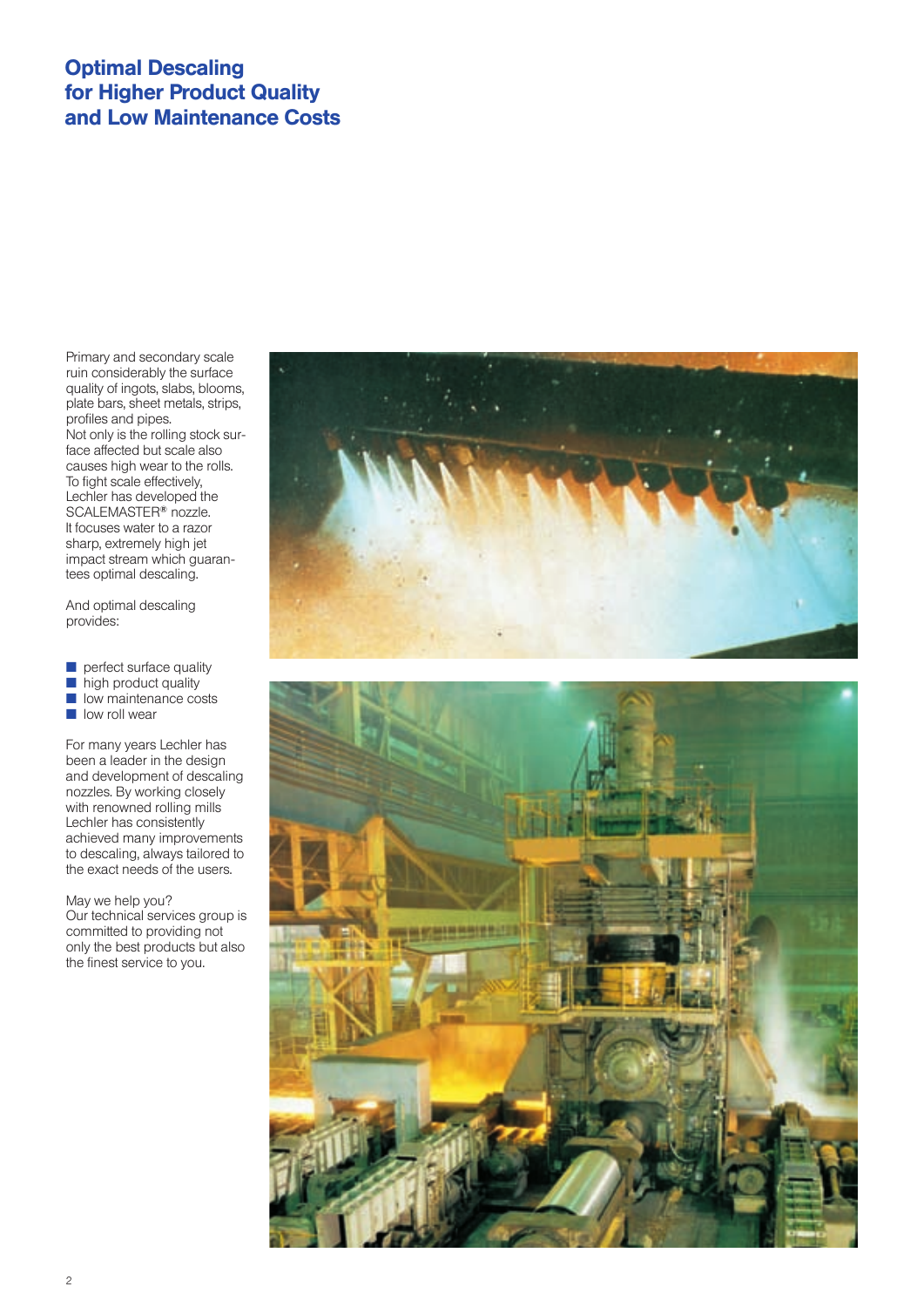## **Improved Measurement Techniques – the Basis of Optimal Nozzle Design**

Our extensive, partly self developed measuring instruments have contributed to accurate and precise information to aid the development and design of Lechler nozzles. Using these techniques, reliable data on volume, pressure, impact force and droplet size can be acquired in the design phase of nozzles.

This data is used directly in the development process to optimize product design and manufacture.

An important factor in the design and evaluation of descaling nozzles is impact and distribution. For the first time, our computer aided measuring instrument can represent this in three dimensions. More exact than the traditional two-dimensional representation, the 3D-diagram shows clearly the exact quantity and quality of impact across the entire impact area.



Three-dimensional representation of jet impact distribution

| product no.: | 694.XXX.27       | spray width:        | 114.0 mm              |  |
|--------------|------------------|---------------------|-----------------------|--|
| pressure:    | 240.0 bar        | total force:        | 253.0 N               |  |
| flow rate:   | 69.0 I/min       | average impact lav: | $0.532$ N/mm $^{4}$ 2 |  |
| height:      | $150 \text{ mm}$ | average depth:      | $5.9 \text{ mm}$      |  |
| medium:      | water            |                     |                       |  |



Comparison of impact areas





Spray impact measurement device Spray pattern of a SCALEMASTER<sup>®</sup> nozzle



Computer controlled data preparation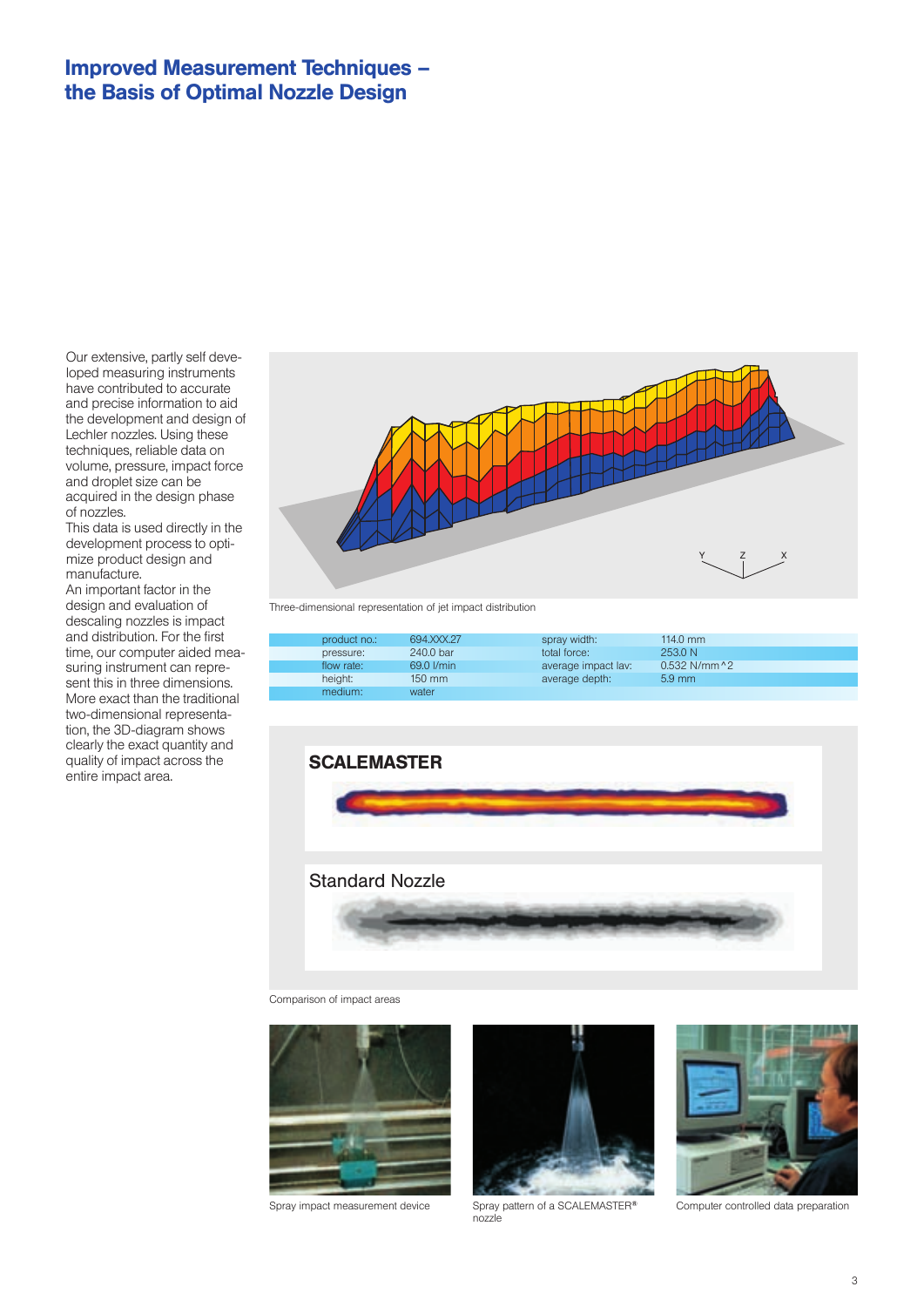## **SCALEMASTER® – the Economic Descaling Nozzle**

**Improved product quality, plant efficiency and reduction of energy and water are vital prere quisites of modern rolling mills. The answer to those needs for your descalers is the SCALEMASTER®.**

With the development of the SCALE MASTER**®** Lechler once again lives up its innovative reputation in descaling and provides a major advancement in gaining worldclass surface finish. The SCALEMASTER**®** combines the advantages of many nozzle designs in a single package. It is based on the experience gained over a hundred years of nozzle design, combined with the latest research in nozzle technology.



#### **Better Surface Quality**

The razor sharp SCALE-MASTER**®** slices through primary and secondary scale faster and more thoroughly than ever. The high impact jet is uniformly distributed eliminating surface streaks. This results in an absolutely clean, smooth surface over the entire width of the strip.



Special version of nut, with hexagon socket

## **Lower Energy and Water Consumption**

Compared to traditional nozzles, the SCALE MASTER**®** uses up to 30% less water and can operate at lower pressures. Consequently, the required pump capacity is considerably reduced. This translates into both lower operating costs for energy and lower capital outlays for pumps. Furthermore, with the built-in filter available on the SCALEMASTER**®**, you may save preliminary filtering costs.

## **Long Life and Easy Handling**

The SCALEMASTER**®** is built to stand up the harshest mill conditions. The tungsten carbide tip can withstand the highest pressures, poor water quality and abrasive particles. When a nozzle must be changed, the SCALEMASTER**®** is designed to make it both fast and foolproof. The tip, stabilizer and filter can be preassembled and then assembled to the header as one unit. By assembling this single unit rather than separate parts, the installation can be performed with one hand and helps maintenance personnel install the nozzles quickly in the most difficult locations.

The self alignment feature of the nozzle ensures that the cap can be tightened only when alignment is achieved.

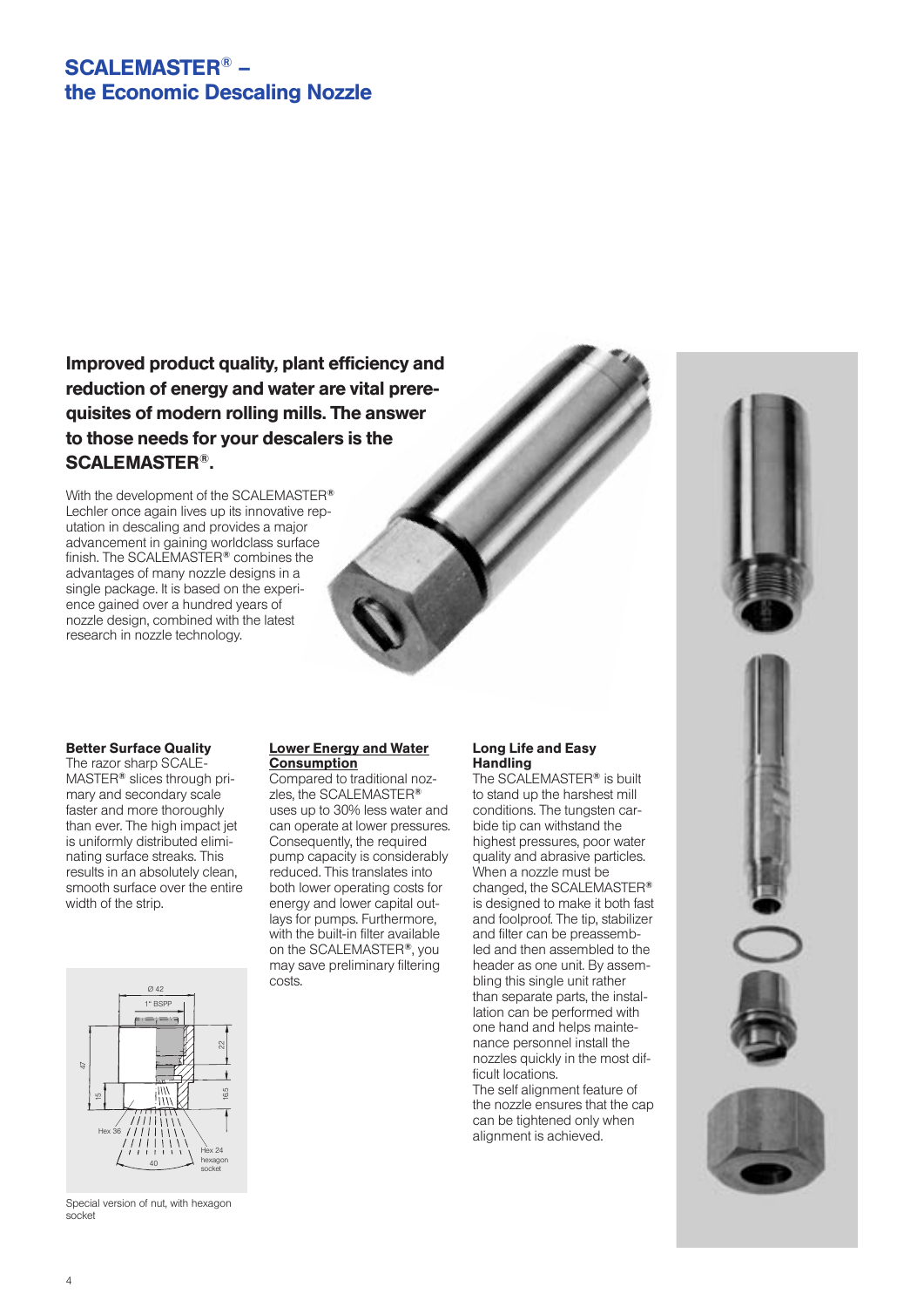## **Positioning of nozzles on a spray header**



### **Jet lenght (A), Jet width (B, C), overlapping (D), nozzle distance (E) and vertical spray height (h2), angle of inclination** β **= 15°, offset angle** γ **= 15° and nozzle spray angle (**α**).**

| <b>Vertical</b>        | angle of                                   | Nominal nozzle spray angle $\alpha$ at $p = 150$ bar |            |           |         |                       |            |         |         |                       |                     |           |            |                       |                 |           |           |
|------------------------|--------------------------------------------|------------------------------------------------------|------------|-----------|---------|-----------------------|------------|---------|---------|-----------------------|---------------------|-----------|------------|-----------------------|-----------------|-----------|-----------|
| spray<br>height        | <i>inclination</i><br>$\beta = 15^{\circ}$ | $\alpha = 22^{\circ}$                                |            |           |         | $\alpha = 26^{\circ}$ |            |         |         | $\alpha = 30^{\circ}$ |                     |           |            | $\alpha = 40^{\circ}$ |                 |           |           |
| h <sub>2</sub><br>[mm] | A<br>[mm]                                  | в<br>[mm]                                            | C.<br>[mm] | D<br>[mm] | Е<br>mm | в<br>[mm]             | C.<br>[mm] | D<br>mm | Ξ<br>mm | в<br>[mm]             | $\mathbf C$<br>[mm] | D<br>imml | E.<br>mm   | в<br><b>mm</b>        | C<br><b>mm</b>  | D<br>[mm] | Е<br>[mm] |
| 100                    | 104                                        | 42                                                   | 40.9       | 5         | 35.91   | 60                    | 57.7       | 5       | 44.91   | 69                    | 66.3                | 5         | $61.3^{2}$ | 90                    | 87.2            | 5         | 82.2      |
| 150                    | 155                                        | 62                                                   | 59.8       | 5         | 54.8    | 81                    | 78.3       | 5       | 73.3    | 94                    | 90.9                | 5         | 85.9       | 126                   | 121.2           | 8         | 113.2     |
| 175                    | 181                                        | 72                                                   | 69.4       | 5         | 64.4    | 91                    | 87.6       | 5       | 82.6    |                       | 106 102.2           | 5         | 97.2       | 142                   | 137.1           | 8         | 129.1     |
| 200                    | 207                                        | 82                                                   | 79.0       | 5         | 74.0    | 100 <sub>1</sub>      | 96.6       | 5       | 91.6    | 117                   | 113.0               | 5         | 108.0      | 158                   | 152.4           | 10        | 142.4     |
| 225                    | 233                                        | 92                                                   | 88.7       | 5         | 83.7    | 109                   | 105.5      | 5       | 100.5   |                       | 128 123.5           | 5         | 118.5      | 174                   | 167.5           | 10        | 157.5     |
| 250                    | 2559                                       | 102                                                  | 98.2       | 8         | 90.2    | 119                   | 114.3      | 8       | 109.3   |                       | 139 134.0           | 8         | 126.0      | 189                   | 182.4           | 12        | 170.4     |
| 270                    | 280                                        |                                                      | 109 105.4  | 8         | 97.4    | 126                   | 121.5      | 8       | 113.5   |                       | 148 124.4           | 8         |            |                       | 134.4 202 194.4 | 12        | 182.4     |
| 300                    | 311                                        | 132                                                  | 127.4      | 8         | 119.4   | 137                   | 132.5      | 8       | 124.5   | 161                   | 155.2               | 8         | 147.2      | 221                   | 212.5           | 15        | 197.5     |

 $1)$  Only MiniSCALEMASTER  $2)$  Standard SCALEMASTER only with hexagon socket nut

### **Explanation of the table:**

#### **1. Spray width:**

The listed values are based on  $p = 150$  bar spray pressure. The convergence of the jets is considered in the values of the table. Spray width data for other spray pressures is available on request.

## **2. Tolerances of the spray angles:**

 $+ 3^\circ$  at  $\alpha = 22^\circ$ , 26° and 30°,  $+ 5^{\circ}$  at  $\alpha = 40^{\circ}$ . Therefore,  $B + C$  are minimum values.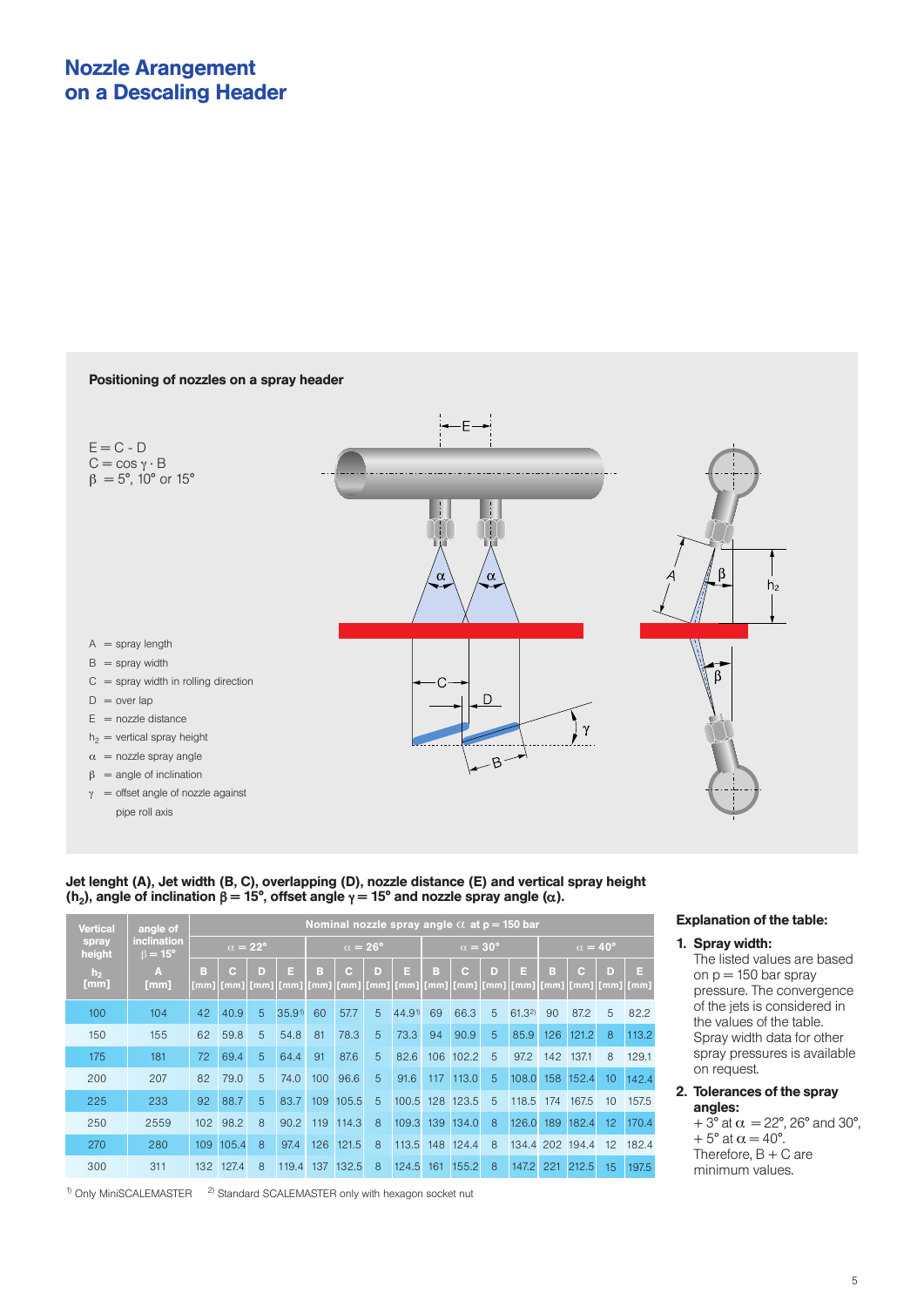## **Nozzle Position Nozzle Assembly**

#### **Nozzle Position Options**

1. All nozzles offset in one direction. (see fig. 1) 2. All nozzles offset toward the nearest outside edge – sprays directed away from the center of the strip.

This results in better drainage and it is easier to guide the strip. (see fig. 2)

#### **Nozzle Arrangements**

To guarantee the correct alignment of the nozzle tip (15 degree offset - see fig. 1,2), the weld base must be positioned on the spray header such that the flats on the tip are parallel to the header longitudinal axis. We recommend you do this with our alignment tip (fig. 1,2,4). It ensures proper positioning of the base during welding. Referring to fig. 3 below, alignment tips are inserted into the base. Then a strip edge is used to easily position and weld each base.

#### **One-handed Nozzle Assembly**

Descaling headers are often located in areas where it is difficult to reach every nozzle. This is particularly true of nozzles located underneath the rolls where you can often reach the nozzle with one hand only.

The SCALE MASTER**®** nozzle has been designed to ensure easy assembly in those locations by doing most of the assembly prior to installation. The tip, stabilizer and strainer are assembled as one unit. This assembly unit is then inserted into the base and rotated until the flats are aligned allowing further insertion and cap thread engagement.

Thread engagement cannot take place until alignment is accomplished. The cap should not be tightened to more than 250 Nm (185 ft. Ibs.) of torque in order to prevent damage to the tip.





### **"Automatic" Adjustment of the Nozzle Tip**

#### **The required 15 degree offset is integrated into every nozzle tip.**

Consequently, assembling the nozzle tip incorrectly is absolutely impossible. When changing tips, you can be assured that once the cap is tightened down, the nozzle is in the precise position required for it to perform correctly.

### **Equipment**

The alignment tip (fig. 1,2,4) can also be used as "blind" tip for blanking off specific nozzle positions or for pressure testing the entire spray header.

### **General Information**

### **Flow Requirements**

The flow velocity should not exceed 15 ft./sec. in the water mains and 3 ft./sec. in the descaling headers.

#### **Nozzle Control**

Nozzles are subject to wear. The condition of the water and the environment can both affect nozzle life. Therefore, a regular nozzle inspection program should be established to ensure proper performance of the nozzle at all times. The intervals for such a program must be established at each installation. Factors such as solid contents in the water can cause wide variations in nozzle wear rates.

6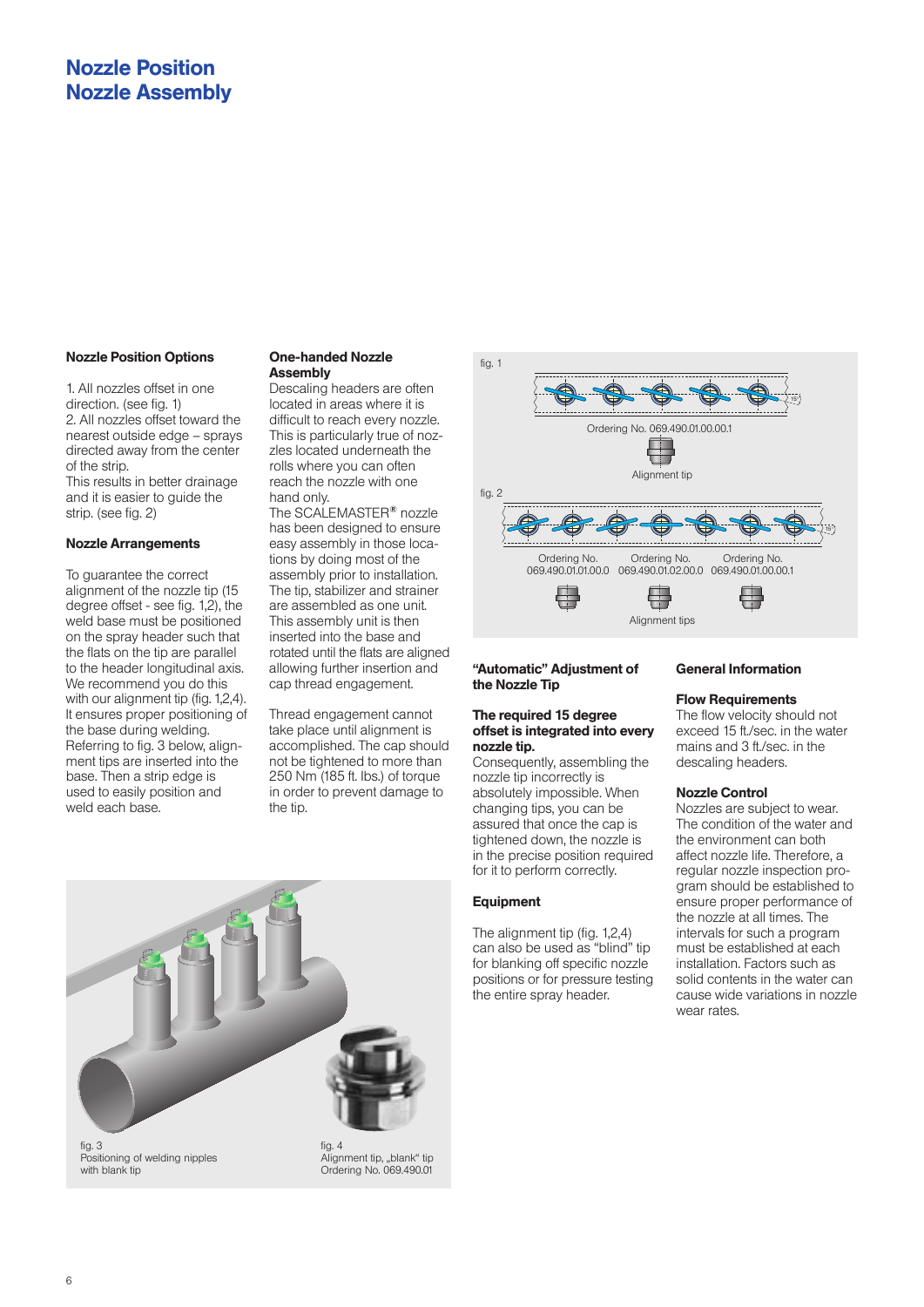# **Technical Data Volume Flow Table Order Details**

| <b>Ordering No.</b>     |                    |            |            |                     |            |                             | Flow rate for water (V) |                                       |            |                             |                                       |            |  |  |
|-------------------------|--------------------|------------|------------|---------------------|------------|-----------------------------|-------------------------|---------------------------------------|------------|-----------------------------|---------------------------------------|------------|--|--|
| <b>Type</b><br>Mat.-No. |                    |            |            |                     |            |                             |                         |                                       |            |                             |                                       |            |  |  |
| <b>Series</b>           | Code               |            |            |                     |            |                             |                         | $p = 100$ bar<br>$(1450 \text{ psi})$ |            | $p = 200$ bar<br>(2900 psi) | $p = 400$ bar<br>$(5800 \text{ psi})$ |            |  |  |
|                         |                    |            |            |                     |            | Stainless steel<br>hardened |                         |                                       |            |                             |                                       |            |  |  |
|                         | <b>Spray angle</b> |            |            | Tungsten<br>carbide |            | <b>TUS</b>                  |                         |                                       | <b>TUS</b> | <b>TUS</b>                  |                                       |            |  |  |
|                         | $22^{\circ}$       | $26^\circ$ | $30^\circ$ | $40^\circ$          | 27         | 11                          | [1/min]                 | Gall./min1                            | [1/min]    | Gall./min1                  | [1/min]                               | Gall./min] |  |  |
| 694                     | 495                | 496        | 497        | 498                 | $\bigcirc$ |                             | 12.00                   | 3.17                                  | 16.97      | 4.50                        | 24.00                                 | 6.34       |  |  |
| 694                     | 535                | 536        | 537        | 538                 | $\circ$    | О                           | 15.00                   | 3.96                                  | 21.21      | 5.60                        | 30.00                                 | 7.92       |  |  |
| 694                     | 565                | 566        | 567        | 568                 | $\bigcirc$ | $\bigcirc$                  | 18.00                   | 4.76                                  | 25.46      | 6.73                        | 36.00                                 | 9.52       |  |  |
| 694                     | 605                | 606        | 607        | 608                 | $\circ$    | O                           | 23.00                   | 6.08                                  | 32.53      | 9.39                        | 46.00                                 | 12.16      |  |  |
| 694                     | 645                | 646        | 647        | 648                 | $\circ$    | $\bigcirc$                  | 28.00                   | 7.40                                  | 39.60      | 10.46                       | 56.00                                 | 14.80      |  |  |
| 694                     | 685                | 686        | 687        | 688                 | $\circ$    | О                           | 36.00                   | 9.51                                  | 50.91      | 13.45                       | 72.00                                 | 19.02      |  |  |
| 694                     | 725                | 726        | 727        | 728                 | $\bigcirc$ | O                           | 45.00                   | 11.89                                 | 63.64      | 16.81                       | 90.00                                 | 23.78      |  |  |
| 694                     | 765                | 766        | 767        | 768                 | $\circ$    | Ω                           | 58.00                   | 15.32                                 | 82.02      | 21.67                       | 116.00                                | 30.64      |  |  |
| 694                     | 805                | 806        | 807        | 808                 | $\bigcirc$ | $\bigcirc$                  | 72.00                   | 19.02                                 | 101.82     | 26.90                       | 144.00                                | 38.04      |  |  |
| 694                     | 845                | 846        | 847        | 848                 | $\circ$    | О                           | 89.00                   | 23.51                                 | 125.87     | 33.25                       | 178.00                                | 47.02      |  |  |
| 694                     | 885                | 886        | 887        | 888                 | $\circ$    | O                           | 112.00                  | 29.59                                 | 158.39     | 41.85                       | 224.00                                | 59.18      |  |  |
| 694                     | ٠                  | 906        | 907        | 908                 | $\bigcirc$ | Ω                           | 125.00                  | 33.03                                 | 176.78     | 46.70                       | 250.00                                | 66.06      |  |  |
| 694                     | ٠                  | 916        | 917        | 918                 | $\circ$    | O                           | 134.00                  | 35.40                                 | 189.50     | 50.07                       | 268,00                                | 70.80      |  |  |

**Volume rate conversion formula:** 

$$
\dot{V}_2 = \sqrt{\frac{p_2}{p_1}} \cdot \dot{V}_1
$$
 [l/min]  

$$
p_2 = \left(\frac{\dot{V}_2}{\dot{V}_1}\right)^2 \cdot p_1
$$
 [bar]



Special nut with hexagon socket. For very short spray heights. **Ord.-No.: 069.402.11**

## **Dimensions**

**Example Series + Code + Mat.-No. = Ordering No. for Ordering:**  $694 + 495 + 27 = 694.495.27$ 

| <b>Type</b><br>(Spray angle<br>$22^{\circ}$ | Е<br>$\sigma$<br>[mm] | A<br>ø<br>[mm] | <b>Type</b><br>(Spray angle<br>$26^{\circ}$ | E<br>ø<br>[mm] | A<br>ø<br>[mm] | <b>Type</b><br>(Spray angle<br>$30^\circ$ | Е<br>ø<br>[mm] | A<br>ø<br>[mm] | <b>Type</b><br>(Spray angle<br>$40^{\circ}$ | E<br>ø<br>[mm] | $\mathbf{A}$<br>ø<br>[mm] |
|---------------------------------------------|-----------------------|----------------|---------------------------------------------|----------------|----------------|-------------------------------------------|----------------|----------------|---------------------------------------------|----------------|---------------------------|
| 694.495                                     | 1.20                  | 1.50           | 694.496                                     | 1.17           | 1.50           | 694.497                                   | 1.16           | 1.50           | 694.498                                     | 1.11           | 1.50                      |
| 694.535                                     | 1.40                  | 1.75           | 694.536                                     | 1.30           | 1.75           | 694.537                                   | 1.30           | 1.75           | 694.538                                     | 1.20           | 1.75                      |
| 694.565                                     | 1.60                  | 2.00           | 694.566                                     | 1.50           | 2.00           | 694.567                                   | 1.40           | 2.00           | 694.568                                     | 1.20           | 2.00                      |
| 694.605                                     | 1.80                  | 2.10           | 694,606                                     | 1.70           | 2.10           | 694.607                                   | 1.60           | 2.10           | 694,608                                     | 1.50           | 2.10                      |
| 694.645                                     | 2.00                  | 2.50           | 694.646                                     | 1.90           | 2.50           | 694.647                                   | 1.80           | 2.50           | 694.648                                     | 1.60           | 2.50                      |
| 694.685                                     | 2.20                  | 2.80           | 694.686                                     | 2.20           | 2.80           | 694.687                                   | 2.10           | 2.80           | 694.688                                     | 2.00           | 2.80                      |
| 694.725                                     | 2.50                  | 3.00           | 694.726                                     | 2.40           | 3.00           | 694.727                                   | 2.30           | 3.00           | 694.782                                     | 1.90           | 3.00                      |
| 694.765                                     | 2.80                  | 3.50           | 694.766                                     | 2.50           | 3.50           | 694.767                                   | 2.40           | 3.50           | 694.768                                     | 2.30           | 3.50                      |
| 694.805                                     | 3.20                  | 3.80           | 694.806                                     | 3.00           | 3.80           | 694.807                                   | 2.90           | 3.80           | 694.808                                     | 2.70           | 3.80                      |
| 694.845                                     | 3.50                  | 4.30           | 694.846                                     | 3.50           | 4.30           | 694.847                                   | 3.20           | 4.30           | 694.848                                     | 3.00           | 4.30                      |
| 694.885                                     | 3.90                  | 4.70           | 694.886                                     | 3.90           | 4.70           | 694.887                                   | 3.70           | 4.70           | 694.888                                     | 3.40           | 4.70                      |
|                                             |                       |                | 694.906                                     | 4.00           | 5.00           | 694.907                                   | 3.90           | 5.00           | 694.908                                     | 3.70           | 5.00                      |
|                                             |                       |                | 694.916                                     | 4.20           | 5.20           | 694.917                                   | 4.00           | 5.20           | 694.918                                     | 3.80           | 5.20                      |

 $A =$  equivalent bore diameter  $\cdot E =$  narrowest cross section